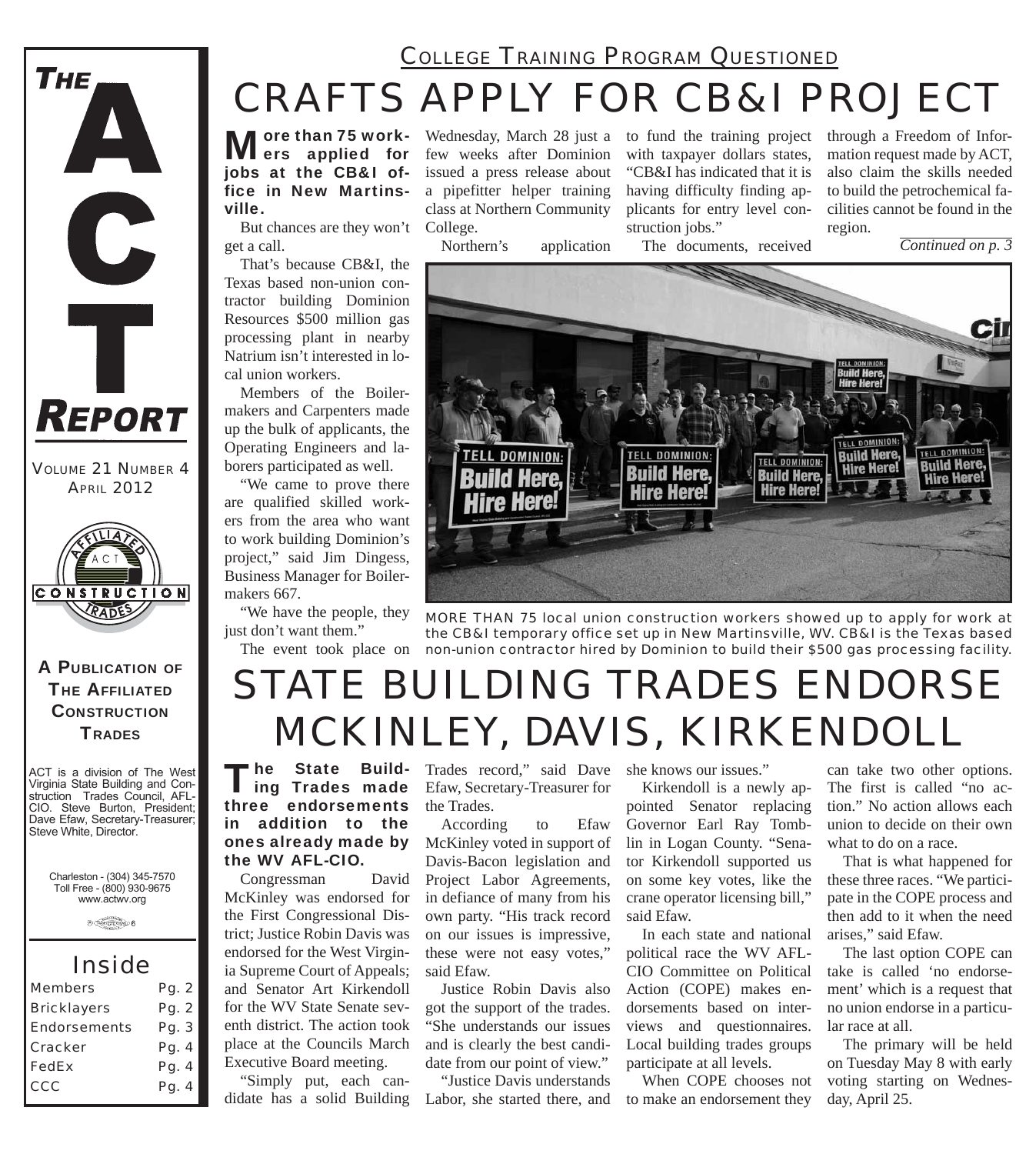### PAGE 2 **THE ACT REPORT PAGE 2 APRIL 2012**

# *MEMBERS RUN FOR HOUSE OF DELEGATES*

Six Building Trades<br>Sand ACT members are candidates for the West Virginia House of Delegates.

**PHILLIP DISERIO**, from Brooke County, currently serves as a delegate from 2nd District. He was appointed to fill a vacancy created in Janu-

> ary 2012 for the remainder of former Delegate Tim



Ennis' term. Diserio is president of IBEW 246 and the Brooke-Hancock Labor Council.

He is also vice president of the Brooke County Economic Development Authority and a member of the Brooke-Hancock Planning and Development Council.

Diserio is running to continue being an advocate for working people.

**KEITH HUGHES**, business manager of Iron Workers Local 549, is a candidate for the House of Delegates in the 4th District. Hughes has lived in Cameron for more than 30 years and spends a lot of his time working as the chairman of his Local's pension plan

and medical plan. As both are also statewide issues,

he looks forward to using his knowledge of the subjects in the House of Delegates. Hughes also serves on the Reynolds Memorial Hospital Board of Directors.

He's running to be a voice for working people in state government.

**DENZIL Buddy MALO-NE,** of Williamstown is running for the House of Delegates in the 8th District.

Malone has been a member of Millwright Local 1755 since 2000 and has served as an agent and organizer since



affect our everyday lives and our work.

He believes it's time for a new generation of leaders to step up; he's ready to be a voice of the people and protect our interests in the state Legislature.

**DAN POLING,** is running for re-election in the House of Delegates in the 10th District, Wood County. Poling is the director of governmental affairs for District Council 53 of the International Union of Painters & Allied Trades, and he serves as an AFL-CIO vice president. Poling was a lead sponsor on strengthening the West Virginia Jobs Act, which requires hiring local



to continue fighting for local jobs for local workers.

**DAVID WALKER,** of Clay County is running for his third term in the House of Delegates in the 33rd District.



was an executive board member, and he served as a union steward for 17 years. Walker is a pastor at Procious Community Church. He looks forward to getting out-ofstate companies to hire locally, as we have highly-trained and skilled workers to do the jobs.

**JIMMIE WOOD, JR.,** is a candidate for the House of Delegates in the 14th District. Wood, a lifelong resident of Point Pleasant, is a member of IBEW 317 and also serves on its executive board. He



terest in politics to his wife's grandfather who first

got him working on campaigns. He then got involved in his Local and attended AFL-CIO summer schools. Wood is ready to support labor in the House of Delegates.

# *APPRENTICESHIP OPEN FOR BRICKLAYERS*

## The Bricklayers &<br>
Allied Craftworkers District Council of West Virginia Apprenticeship Program has a year round application process.

Those interested in applying can go to any WorkForce WV Job Service office on the Third Friday of each month.

The Western Maryland One Stop Job Center will also process applications Monday through Friday.

Both agencies are open 8:00am to noon and 1:00pm to 4pm.

The program teaches brick and block laying, as well as all aspects of the trade.

Starting wages range from \$12.79 to \$14.34 plus fringe benefits and increase as the apprentice progresses through the program.

It takes 6,000 hours of onthe job training plus related classroom training to complete the program.

Apprentices begin with an eight week training session at the Councils statewide facility located in Ritchie County.

During the training session apprentices from out-of-the

area are provided local housing.

For the remainder of their apprenticeship they attend monthly meetings closer to their home area.

The program provides opportunities for those who reside in any West Virginia County as well as the Counties of Allegheny, Garrett and Washington, MD.

Applicants must be at least 18 years old and be physically able to perform the work of the trade.

All applicants will take a standard written aptitude test at the WV Job Service or the Western Maryland One Stop Job Center.

In order to be accepted you must provide copies of your birth certificate, high school diploma or G.E.D.

A copy of your driver's license will be required at a later date.

Only copies will be accepted please do not bring originals.

A drug test will be required at a later date.

The recruitment, selection, employment, and training of apprentices shall be without discrimination because of race, color, religion, national origin or sex.

The Bricklayers Joint Apprenticeship and Training Committee will take affirmative action to provide equal opportunities in apprenticeship and training and will operate the apprenticeship program as required under Title 29 of the Code of Federal Regulations, part 30.

For more information contact Apprenticeship Coordinator Brian Greynolds at 304- 363-9250 or bricklayerwv@ gmail.com.

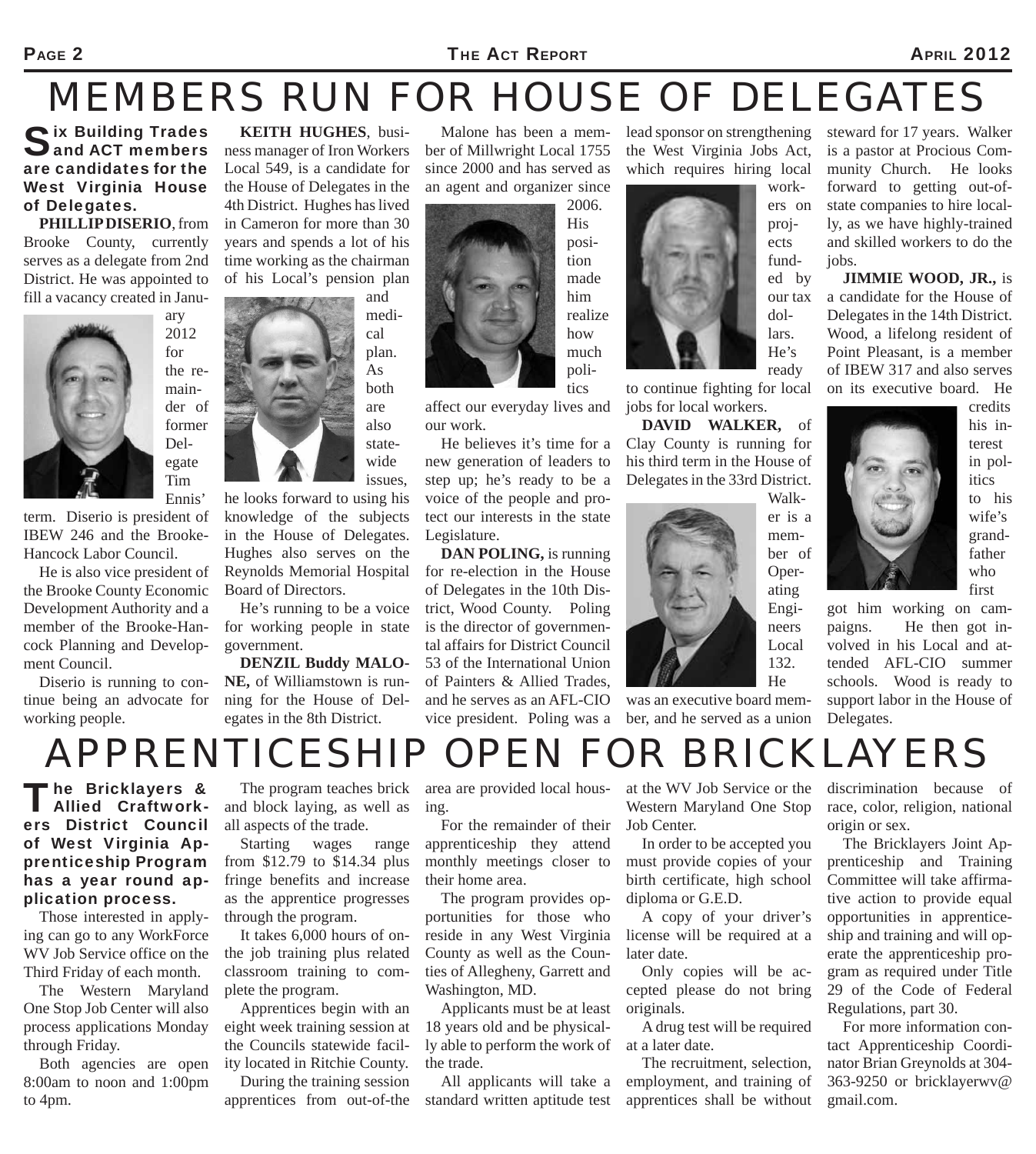### *WV State Building & Construction Trades*  **YOUR** *& The West Virginia AFL-CIO* **VOTE COUNTS**

**COPE Endorseme** 

|                                | U.S. Senate                                    |                    | <b>House of L</b>       |
|--------------------------------|------------------------------------------------|--------------------|-------------------------|
|                                | <b>Joe Manchin</b>                             | 1 <sup>st</sup>    | <b>Marily</b>           |
|                                |                                                |                    | <b>Randy</b>            |
|                                | U.S. House                                     | 2 <sup>nd</sup>    | <b>Phil D</b>           |
|                                | David McKinley* - 1 <sup>st</sup> District 3rd |                    | <b>Shaw</b>             |
| Nick Joe Rahall - 3rd District |                                                |                    | <b>Erikka</b>           |
|                                |                                                | $4^{\text{th}}$    | <b>Micha</b>            |
|                                | <b>Governor</b>                                |                    | <b>Keith</b>            |
| <b>Earl Ray Tomblin</b>        |                                                | 5 <sup>th</sup>    | Dave I                  |
|                                |                                                | 8 <sup>th</sup>    | <b>Buddy</b>            |
|                                | <b>Secretary of State</b>                      | 9 <sup>th</sup>    | Jim M                   |
|                                | <b>Natalie Tennant</b>                         |                    | 10th John               |
|                                |                                                |                    | 12th Jo Bo              |
| <b>Auditor</b>                 |                                                |                    | 13 <sup>th</sup> Brady  |
|                                | <b>Glen Gainer</b>                             |                    | <b>Helen</b>            |
|                                |                                                |                    | 14 <sup>th</sup> Jimmi  |
|                                | <b>State Treasurer</b>                         |                    | 15th Joe B              |
|                                | <b>John Perdue</b>                             |                    | 16th Jim M              |
|                                |                                                | 17 <sup>th</sup>   | Doug                    |
|                                | <b>Attorney General</b>                        |                    | Dale S                  |
| <b>Darrell McGraw</b>          |                                                |                    | 18th Portia             |
|                                |                                                |                    | 19th Don P              |
|                                | <b>Supreme Court of Appeals</b>                |                    | <b>Rick T</b>           |
| <b>Tish Chafin</b>             |                                                |                    | 20th Justin             |
|                                | <b>Robin Davis*</b>                            |                    | 21 <sup>st</sup> Harry  |
|                                |                                                |                    | 22 <sup>nd</sup> Jeff E |
|                                | <b>State Senate</b>                            |                    | Josh {                  |
| 1 <sup>st</sup>                | <b>Jack Yost</b>                               | 23 <sup>rd</sup>   | Larry                   |
|                                | 2 <sup>nd</sup> Jeff Kessler                   | $24^{\mathsf{th}}$ | Lidella                 |
| $4^{\text{th}}$                | <b>Mike Bright</b>                             |                    | <b>Joe W</b>            |
| 5 <sup>th</sup>                | <b>Bob Plymale</b>                             | 25 <sup>th</sup>   | Linda                   |
| 6 <sup>th</sup>                | <b>Mark Wills</b>                              |                    | 26th Clif M             |
| 7 <sup>th</sup>                | Art Kirkendoll*                                | 27 <sup>th</sup>   | Ryan                    |
| $8^{\rm th}$                   | <b>Joshua Martin</b>                           |                    | Pete S                  |
| 9 <sup>th</sup>                | <b>Richard Browning</b>                        | 28 <sup>th</sup>   | Al Mar                  |
| $10^{\text{th}}$               | <b>Bill Laird</b>                              | 29 <sup>th</sup>   | <b>Ricky</b>            |
|                                | 12th Doug Facemire                             |                    | 30 <sup>th</sup> Bill W |
|                                | 13th Roman Prezioso                            | 31 <sup>st</sup>   | <b>Clyde</b>            |
|                                | 16th Herb Snyder                               |                    | 32nd David              |

Last day to Register - April 17 Early Voting begins on April 25  $*$  Building Trades Endorsement

| ents for the Tuesday, May 8, 2012 |                  |                                          |                  |
|-----------------------------------|------------------|------------------------------------------|------------------|
|                                   |                  | <b>House of Delegates</b>                |                  |
|                                   | 1 <sup>st</sup>  | Marilyn Boyd,                            | 33 <sup>n</sup>  |
|                                   |                  | <b>Randy Swartzmiller</b>                | 34 <sup>th</sup> |
|                                   | 2 <sup>nd</sup>  | <b>Phil Diserio</b>                      | 35 <sup>tl</sup> |
| сt                                | 3 <sup>rd</sup>  | <b>Shawn Fluharty,</b>                   |                  |
| ۰t                                |                  | <b>Erikka Storch</b>                     |                  |
|                                   | 4 <sup>th</sup>  | <b>Michael Ferro,</b>                    | 36 <sup>tl</sup> |
|                                   |                  | <b>Keith Hughes</b>                      |                  |
|                                   | 5 <sup>th</sup>  | <b>Dave Pethtel</b>                      | 37 <sup>tl</sup> |
|                                   | 8 <sup>th</sup>  | <b>Buddy Malone</b>                      | 38 <sup>tl</sup> |
|                                   | 9 <sup>th</sup>  | <b>Jim Marion</b>                        | 41 <sup>s</sup>  |
|                                   |                  | 10th John Ellem, Dan Poling              | 42 <sup>n</sup>  |
|                                   |                  | 12th Jo Boggess Phillips                 |                  |
|                                   |                  | 13th Brady Paxton,                       | 43 <sup>r</sup>  |
|                                   |                  | <b>Helen Martin</b>                      | $44^t$           |
|                                   |                  | 14th Jimmie Wood Jr.                     | 45 <sup>tl</sup> |
|                                   |                  | 15th Joe Bocook                          | 46 <sup>tl</sup> |
|                                   |                  | 16th Jim Morgan                          | 47tl             |
|                                   | 17 <sup>th</sup> | Doug Reynolds,                           | 48tl             |
|                                   |                  | <b>Dale Stephens</b>                     |                  |
|                                   |                  | 18th Portia Warner                       |                  |
|                                   |                  | 19th Don Perdue,                         | 49tl             |
|                                   |                  | <b>Rick Thompson</b>                     | 50 <sup>tl</sup> |
|                                   |                  | 20th Justin Marcum                       |                  |
|                                   | $21^{st}$        | <b>Harry Keith White</b>                 |                  |
|                                   |                  | 22 <sup>nd</sup> Jeff Eldridge,          | 51 <sup>s</sup>  |
|                                   |                  | <b>Josh Stowers</b>                      |                  |
|                                   |                  | 23rd Larry Barker                        |                  |
|                                   |                  | 24 <sup>th</sup> Lidella Wilson Hrutkay, |                  |
|                                   |                  | <b>Joe White</b>                         |                  |
|                                   |                  | 25th Linda Goode Phillips                | 52 <sup>n</sup>  |
|                                   |                  | 26th Clif Moore                          | 53 <sup>r</sup>  |
|                                   |                  | 27 <sup>th</sup> Ryan Flanigan,          | 56tl             |
|                                   |                  | <b>Pete Sternloff</b>                    | 57 <sup>tl</sup> |
|                                   |                  | 28th Al Martine, Jeffry Pritt            | 61 <sup>s</sup>  |
|                                   |                  | 29th Ricky Moye                          | 63 <sup>r</sup>  |
|                                   |                  | 30th Bill Wooton                         | 65 <sup>tl</sup> |
|                                   | 31 <sup>st</sup> | <b>Clyde McKnight Jr.</b>                | 66 <sup>tl</sup> |
|                                   |                  | 32 <sup>nd</sup> David Perry,            | 67tl             |
|                                   |                  |                                          |                  |

| <b>12 Primary Election</b> |                                         |  |  |  |
|----------------------------|-----------------------------------------|--|--|--|
|                            | <b>Margaret Staggers</b>                |  |  |  |
| 33 <sup>rd</sup>           | <b>David Walker</b>                     |  |  |  |
| $34$ <sup>th</sup>         | <b>Brent Boggs</b>                      |  |  |  |
| 35 <sup>th</sup>           | <b>Bonnie Brown,</b>                    |  |  |  |
|                            | <b>Bobbie Hatfield,</b>                 |  |  |  |
|                            | Doug Skaff Jr.                          |  |  |  |
| $36^{\sf th}$              | <b>Nancy Guthrie, Mark Hunt,</b>        |  |  |  |
|                            | <b>Danny Wells</b>                      |  |  |  |
| 37 <sup>th</sup>           | <b>Meshea Poore</b>                     |  |  |  |
|                            | 38 <sup>th</sup> Virginia (Ginny) Moles |  |  |  |
| $41^{\rm st}$              | <b>Adam Young</b>                       |  |  |  |
| $42^{\mathsf{nd}}$         | Peter Bostic,                           |  |  |  |
|                            | <b>Ray Canterbury</b>                   |  |  |  |
| $43^{\mathsf{rd}}$         | <b>Denise Campbell</b>                  |  |  |  |
| 44 <sup>th</sup>           | <b>Joe Talbott</b>                      |  |  |  |
| $45^{\rm th}$              | <b>Bill Hamilton</b>                    |  |  |  |
| $46^{\sf th}$              | <b>Peggy Donaldson Smith</b>            |  |  |  |
| $47^{\rm th}$              | <b>Mary Poling</b>                      |  |  |  |
| 48 <sup>th</sup>           | Ron Fragale, Richard la-                |  |  |  |
|                            | quinta, Tim Miley,                      |  |  |  |
|                            | <b>Martin Shaffer</b>                   |  |  |  |
| $49^{\sf th}$              | <b>Michael Manypenny</b>                |  |  |  |
|                            | 50 <sup>th</sup> Mike Caputo,           |  |  |  |
|                            | Linda Longstreth,                       |  |  |  |
|                            | <b>Tim Manchin</b>                      |  |  |  |
| $51^{\rm st}$              | <b>Anthony Barill,</b>                  |  |  |  |
|                            | <b>Barbara Fleischauer,</b>             |  |  |  |
|                            | Nancy Jamison,                          |  |  |  |
|                            | <b>Charlene Marshall,</b>               |  |  |  |
|                            | <b>Billy Smerka</b>                     |  |  |  |
| 52 <sup>nd</sup>           | <b>Larry Williams</b>                   |  |  |  |
|                            | 53 <sup>rd</sup> Stan Shaver            |  |  |  |
|                            | 56 <sup>th</sup> Jim Maybury            |  |  |  |

- 46th **Peggy Donaldson Smith**
- 47th **Mary Poling**
- 48th **Ron Fragale, Richard Ia-**
- 51<sup>st</sup> Anthony Barill,
- **Ruth Rowan** 
	- $st$  Michael Jason Barrett
- **d** Donn E. Marshall
- **Tiffany Lawrence**
- 66th **John Reese Maxey**
- **Stephen Skinner** 
	-

## *CBI*

### *CONTINUED FROM P. 1*

Instead certification through a Florida based training program is designated as the goal for the training program.

"Just look around at the plants in the area built by local workers, their statement is crazy," said Joe Elliot, Representative of the Mid-Atlantic Region of Carpenters. "And our training programs are second to none.

"What I think is they can't find highly skilled labor for cheap, so they are asking tax payers to foot the bill to train new workers at lower wage rates."

The \$220,000 grant appears to have no matching funds from either Dominion or CB&I.

The training program application says 100 workers will be trained in two courses over six weeks. The documents also state CB&I needs to hire 50-70 people for entry level pipefitter helper positions in early May.



## **uniontradesfcu.com**

600 Leon Sullivan Way, Suite 101 Charleston, WV 25301 (304) 344-0194 fax 344-0195 toll free 1 877 593-6093

1925 Murdoch Avenue Parkersburg, WV 26102 (304) 485-1421 fax 485-1487 toll free 1 888 524-1421

reception@uniontradesfcu.com